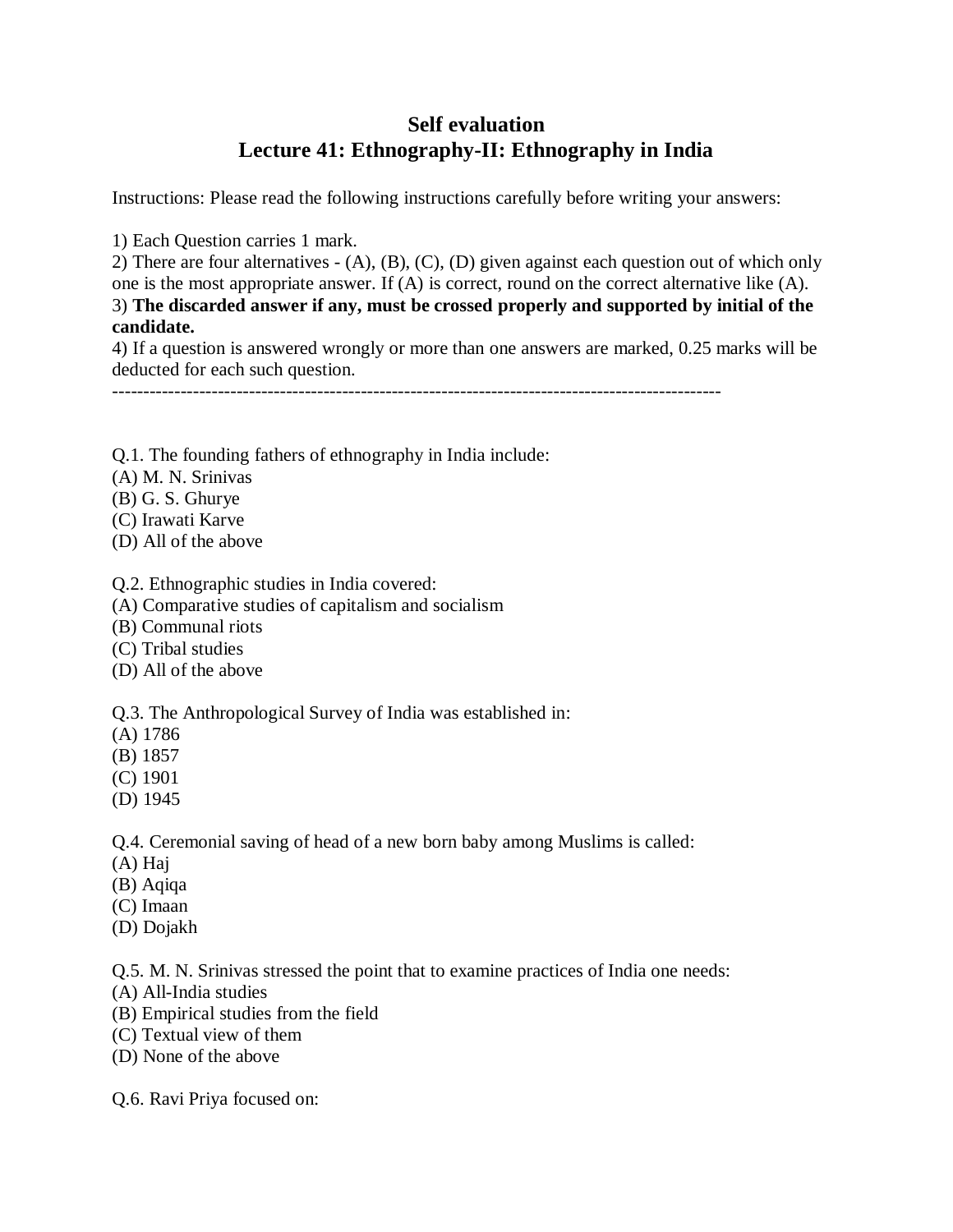- (A) Tribal roots of Indian people
- (B) Revolutionary consciousness
- (C) Coping and healing
- (D) All of the above

Q.7. Levirate means:

- (A) A widow living with or marrying her husband's younger brother
- (B) Studying beliefs and rituals from etic perspective
- (C) Kinship organization
- (D) Astro-Asiatic form of production

Q.8. The name of Robert Redfield is associated with:

- (A) The idea of Sanskritization
- (B) The idea of little tradition and great tradition
- (C) Cultural schizophrenia
- (D) All of the above

Q.9. Situation analysis of HIV and AIDS does not include:

- (A) Visit to hotspots
- (B) Mapping of medical services
- (C) Preparedness of schools to impart education
- (D) Vaccination of sex workers to protect them against HIV

Q.10.Who said that staying in one part of the village may not provide the true picture of the village?

- (A) Ram Manohar Vikas
- (B) Andre Betteile
- (C) Ravi Priya
- (D) Anthony Giddens

## **Subjective questions**

- Q.1. Write a note on the history of ethnography in India?
- Q.2. What is the contribution of The Anthropological Survey of India in studying Indian culture and communities?
- Q.3. What is *Aqiqa*?
- Q.4. What are various issues that Indian ethnographers studied? Name a few most known ethnographers of India.
- Q.5. What are various purposes of ethnographic studies in India?